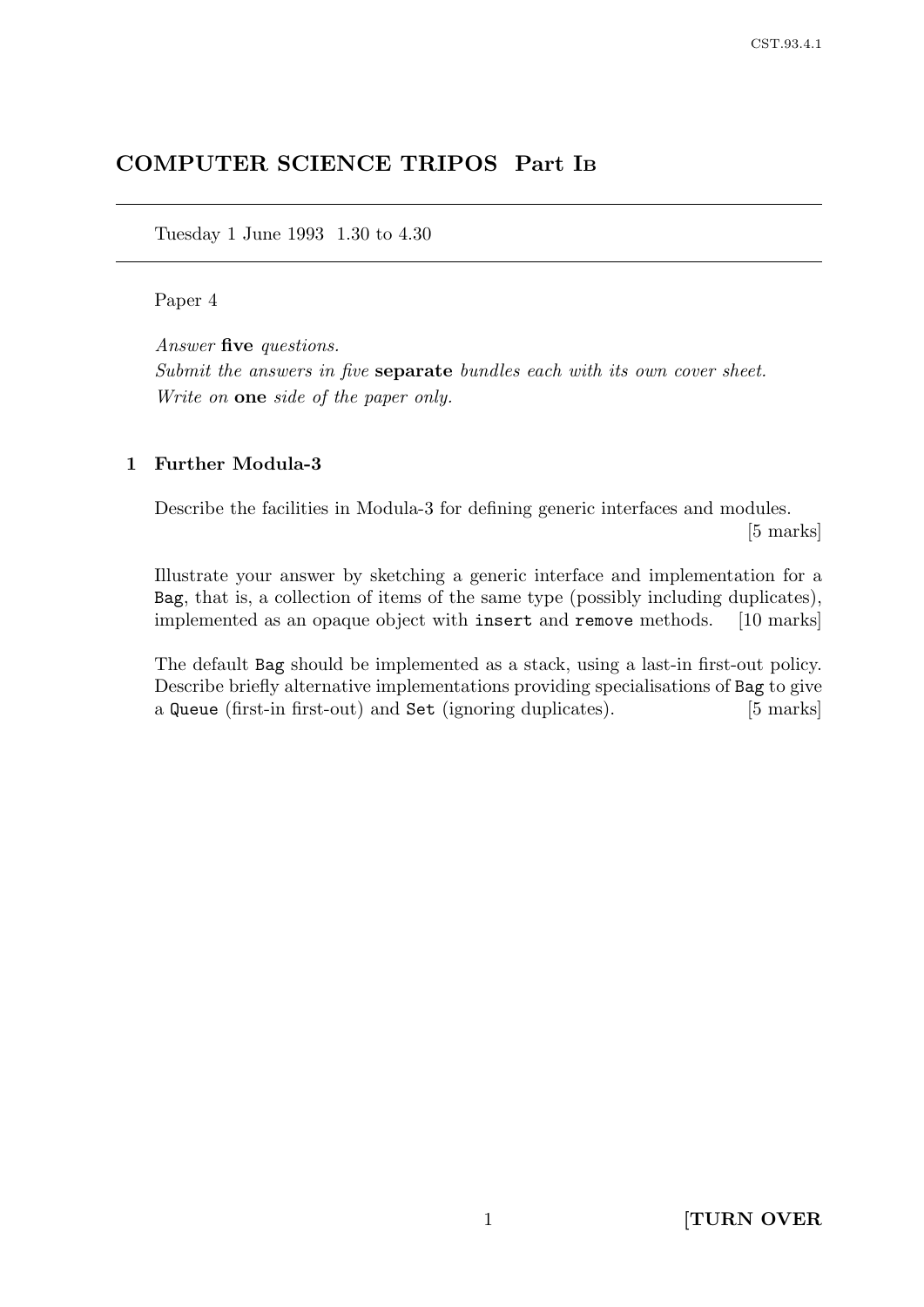# 2 Common Lisp

You are asked by your manager to write a Lisp macro, itercall. Evaluating (itercall F E) evaluates E, which is expected to yield a non-negative integer n. It then executes the function calls  $(F_1), \ldots, (F_n)$  in succession, and returns nil.

- (a) Your first version of the macro expands to a loop, which uses the symbol i as an index variable and the symbol n to store the initial value of E. Present the code for this version. [5 marks]
- (b) Your manager complains that the function

```
(defun test1 (i) (itercall (lambda (x) (print (cons x i))) 10))
```
does not work as expected. Explain the problem and suggest how to fix it by modifying the macro. [4 marks]

(c) Your manager requests a final modification: (itercall  $F E$ ) should generate straight-line code instead of a loop provided  $E$  is an integer constant less than twenty. Present the code for this version. Will it run faster than the previous versions? [11 marks]

Note: (integerp x) tests whether x is an integer. Each time (gensym) is called, it returns a new symbol not previously used in the Lisp system.

## 3 Software Engineering

Give a brief description of the main constructs used in a VDM specification.

[7 marks]

Discuss to what extent the notation used in VDM is significantly different from that used in a conventional programming language. [6 marks]

Use VDM to specify a function that will find the difference between the largest and the smallest values held in an integer array. [7 marks]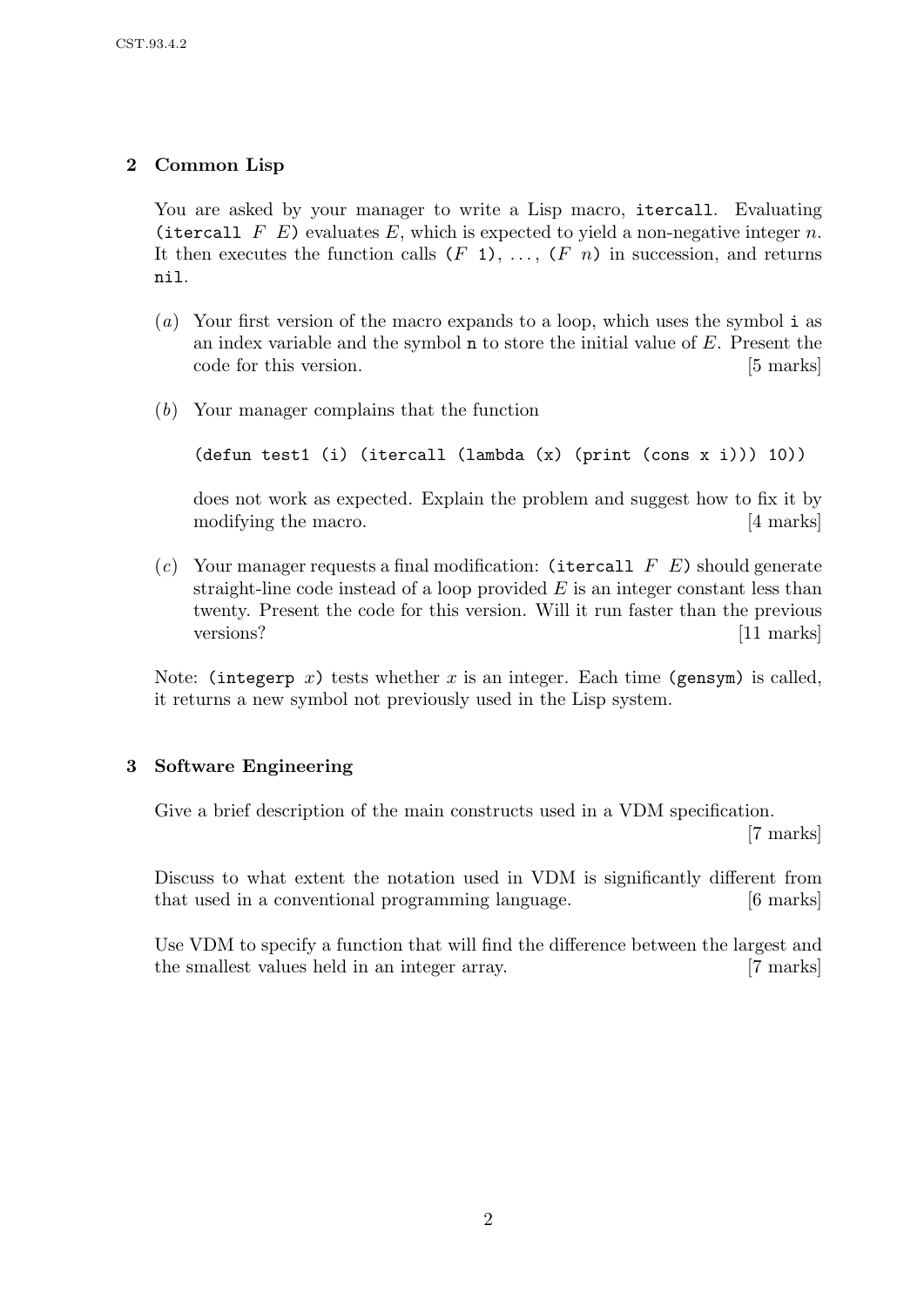### 4 Prolog

The following Prolog clauses define the procedure named reverse. The goal reverse $(X, Y)$  succeeds for the list X, instantiating Y to the reverse of the list X. For example, evaluating the goal reverse  $([a,b,c],\mathbb{Q})$  instantiates  $\mathbb{Q}$  to  $[c,b,a]$ .

 $reverse(X,Y) := rev(X,[],Y)$ .  $rev([], L, L)$ .  $rev([H|T], R, Y)$  :-  $rev(T, [H|R], Y)$ .

Explain how this procedure works, using a small example. [10 marks]

What is the outcome of the goal reverse( $L$ ,  $[a, b, c]$ )? Explain your answer carefully. [10 marks]

#### 5 Programming Language Compilation

Give a brief description of the main features of Lex and Yacc. [5+5 marks]

Illustrate their use by outlining how you would construct a parser for expressions composed of identifiers, integers, function calls and the operators  $*, \, \lambda, + \, \text{and} - \, \lambda$ . [10 marks]

#### 6 UNIX Case Study

Show how race conditions can arise:

|  | $(a)$ among processes over access to shared data | [4 marks] |
|--|--------------------------------------------------|-----------|
|  |                                                  |           |

|  |  | $(b)$ between processes and interrupt-driven routines | [4 marks] |  |
|--|--|-------------------------------------------------------|-----------|--|
|--|--|-------------------------------------------------------|-----------|--|

Discuss why the UNIX kernel cannot be run on a shared-memory multiprocessor. [7 marks]

Outline how the UNIX kernel could be modified to run on a shared-memory multiprocessor. [3 marks]

Describe briefly an alternative approach. [2 marks]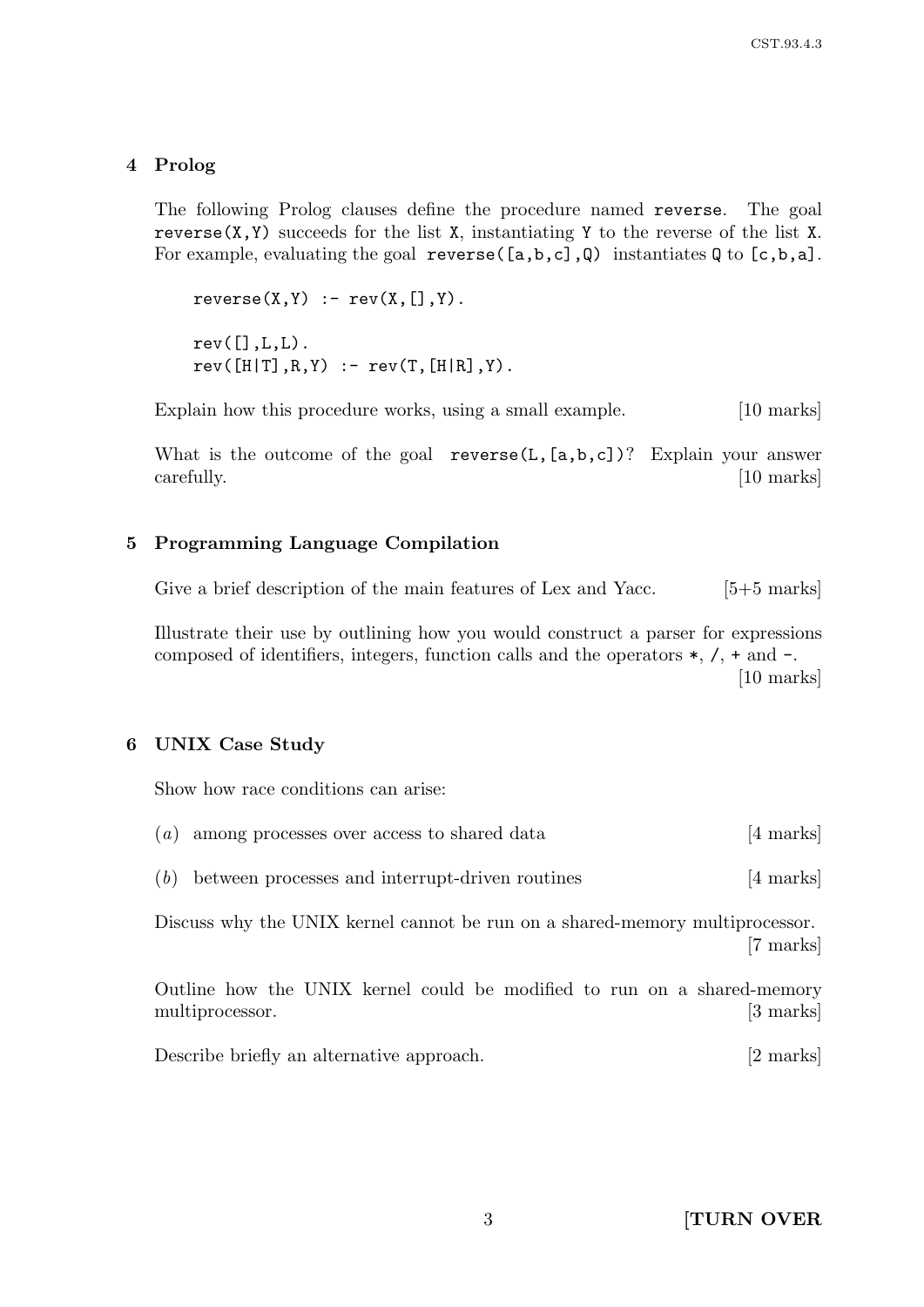## 7 Operating System Functions

In relation to virtual memory, describe the terms segment, page and translation lookaside buffer (TLB). [6 marks]

The operating system for a microprocessor supports a virtual memory model which implements both segmentation and paging. The only hardware assistance for the virtual memory system in the microprocessor is an on-chip TLB.

Outline the data structures held by the operating system. [5 marks]

Describe the actions of the operating system in response to an address exception due to not matching the address issued by the processor in the TLB. [5 marks]

How can the operating system use access permissions to aid its page replacement policy? [4 marks]

## 8 Data Structures and Algorithms

A directed graph of n nodes numbered  $1, 2, \ldots, n$  can be represented by an  $n \times n$ adjacency matrix  $G_1$ , where  $G_1[i, j]$  is true if there is an edge connecting node i to node j, and  $G_1[i, j]$  is false otherwise.

By extension, define  $G_k$  to be that matrix such that  $G_k[i, j]$  is true if there is a path of length  $\leq k$  connecting node i to node j, and  $G_k[i, j]$  is false otherwise.

Describe an algorithm to generate  $G_2$  from  $G_1$ . [12 marks]

How could this algorithm be used to generate the transitive closure of a graph given its adjacency matrix? [5 marks]

What is the cost of this transitive closure algorithm in terms of n and m, where m is the maximum path length in the transitive closure? [3 marks]

## 9 Graphics II

When scan-converting items for display, a Z-buffer is sometimes used to avoid some sorting. Outline its operation and limitations. [12 marks]

The use of an A-buffer will improve matters. Explain why. [8 marks]